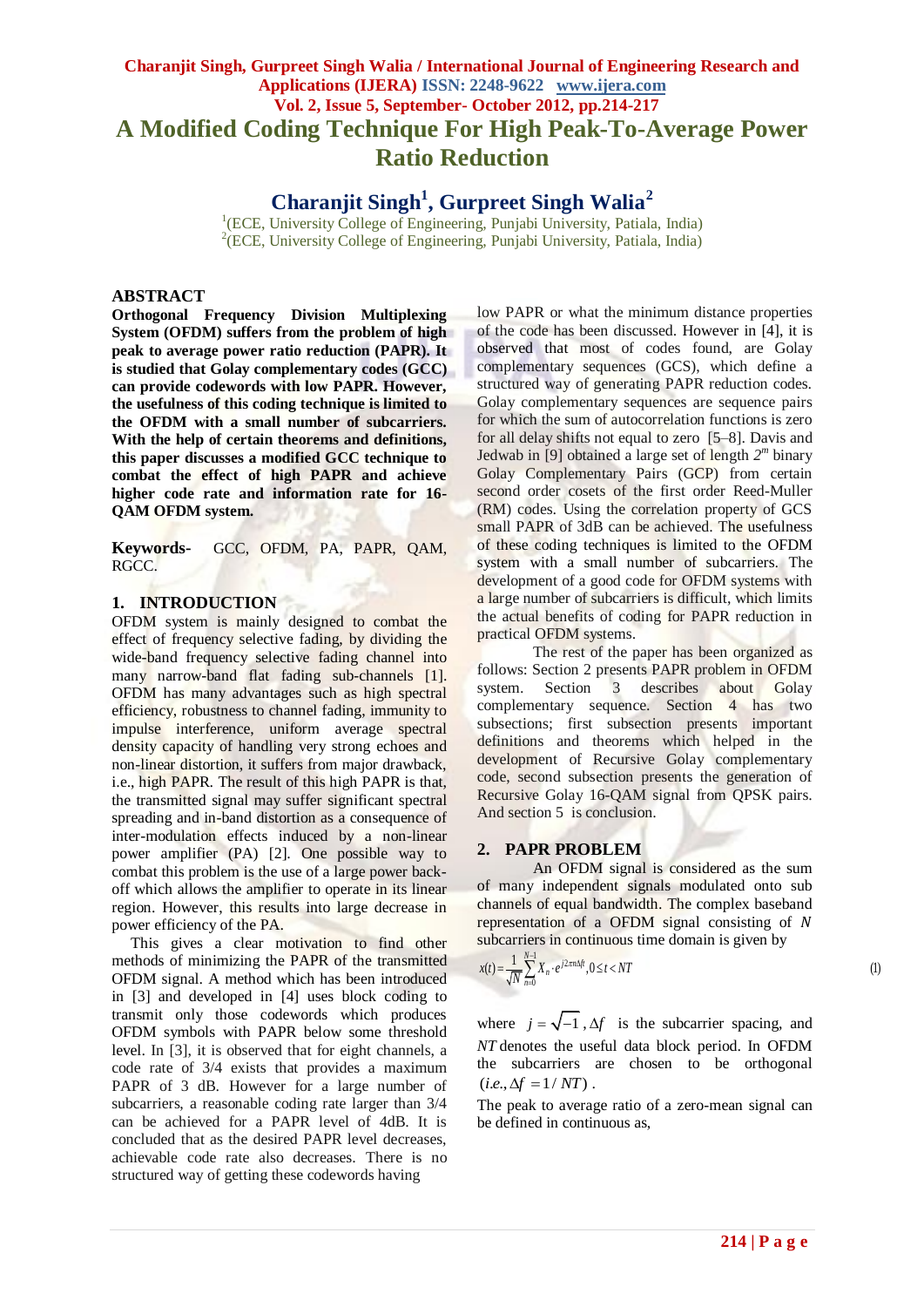# **Charanjit Singh, Gurpreet Singh Walia** / **International Journal of Engineering Research and**<br> **Applications (IJERA) ISSN: 2248-9622** www.ijera.com<br> **Vol. 2, Issue 5, September- October 2012, pp.214-217**<br>
schemes it is na **Applications (IJERA) ISSN: 2248-9622 www.ijera.com Vol. 2, Issue 5, September- October 2012, pp.214-217**

$$
PAPR = \frac{\max\limits_{0 \le t \le NT} |x(t)|^2}{\frac{1}{NT} \cdot \int_0^{NT} |x(t)|^2 dt}
$$

The Complementary CDF (CCDF) is used to measure the probability that the PAPR of a certain data block exceeds the given threshold.

Let 
$$
Z_{\text{max}}
$$
 denote the PAPR (i.e.,

 $(Z_{\text{max}} = \max_{n=0,1,2,3,\dots,N-1} Z_n)$ . The CDF of  $Z_{\text{max}}$  for the peak power per OFDM symbol having N subcarriers

is given by,  
\n
$$
F_{z_{\text{max}}} (z) = P(Z_{\text{max}} < Z)
$$
\n
$$
= (1 - \exp(-Z^2))^N
$$
\n(3)

The probability of exceeding the PAPR from the value '*PAPR0*' is given by Complementary Cumulative Distribution Function (CCDF). Usually (CCDF) can be used to evaluate the performance of ÷

any PAPR reduction schemes,  
\n
$$
\tilde{F}_{z_{-}}(PAPR_{0}) = P(Z_{\text{max}} > PAPR_{0})
$$
\n
$$
= 1 - P(Z_{\text{max}} \leq PAPR_{0})
$$
\n
$$
= 1 - \left(1 - \exp(-PAPR_{0}^{2})\right)^{x}
$$
\n(4)

# **3. GOLAY COMPLEMENTARY SEQUENCE**

Golay complementary sequence is defined as a pair of two sequences *x and y* whose aperiodic autocorrelations sum equal to zero in all out-of-phase

**positions [10].**  

$$
A_{xx}(l) + A_{yy}(l) =\begin{cases} 2N & \text{if } l = 0 \\ 0 & \text{if } l \neq 0 \end{cases}
$$
 (5)

In [11] the possibility of using complementary codes for both PAPR reduction and forward error correction has been shown. Also, [9] shows that a large set of binary length *2 <sup>m</sup>* Golay complementary pairs can be obtained from Reed-Muller codes. If the total number of bits assigned to one OFDM symbol is *Nm*, where *N* is the number of subchannels, then N-valued sequence can be chosen from a codebook and this sequence is fed into the FFT block.

# **4. MODIFIED GOLAY COMPLEMETARY CODING SCHEME**

The need for low PAPR [12], high coding rate has motivated us to investigate the non-equal power codes that achieve low PAPR. To do this we define a special case of GCSs using the recursive construction. Using (5), many recursive constructions for GCPs can be obtained by simply performing the algebraic manipulation. By doing so, it is observed that 2*N*-valued Recursive Golay pairs can be created from *N*-valued GCP. As Golay complementary code has been modified using recursive construction

 $\frac{\frac{1}{1-\epsilon(X)}|X(t)|}{\frac{1}{1-\epsilon(Y)|X(t)|^2}dt}$  complementary code (RGCC). Mathematically, (2) schemes it is named as Recursive Golay  $(x, y) \rightarrow (x | y, x | \overline{y})$ 

> *4.1 Recursive Golay Complementary Codes for Low PAPR*

> **Definition 1.**Two N-valued complex sequences x and y are called Recursive Golay Complementary Pairs (RGCP) if

- They are Golay complementary pairs.
- If  $P_{av}$  is the average power of the constellation,

 $P_x + P_y \leq 2NP_{av}$ 

where  $x \approx y$ 

**Definition 2.**The Cross-Correlation of two N-valued complex codes x and y with replacement

$$
-N \le l \le N-1
$$
 is defined as  
\n
$$
C_{i}(x,y) =\begin{cases}\n\sum_{i=1}^{N-l-1} x_{i+l} y_{i}^{*} & \text{if } 0 \le l \le N-1 \\
\sum_{i=1}^{N+l-1} x_{i} y_{i-l}^{*} & \text{if } -N \le l-1 \\
0 & \text{otherwise}\n\end{cases}
$$
\n(6)

**Definition 3.**The Auto-Correlation of an N-valued complex codes x with nonzero replacement 1 is defined as<br>  $A(x) = \sum_{i=0}^{N-l-1} x_{i+l} x_i^*$  for  $l \ge 0$ 

defined as  
\n
$$
A_{l}(x) = \begin{cases} \sum_{i=0}^{N-l-1} x_{i+l} x_i^* & \text{for } l \ge 0 \\ A_{-l}^*(x), & \text{for } l \le 0 \end{cases}
$$
\n(7)

**Theorem 1.**The PAPR achieved by any RGCS is bounded up by 3dB.

*Proof.* By virtue of Theorem 1 and the fact that the instantaneous power of each code is always non-<br>negative,<br> $PAPR(x) = \frac{\max_i \{p_x(t)\}}{2} \le \frac{p_x(t) + p_y(t)}{2} = \frac{p_x + p_y}{2} \le 2 = 3dB$ negative,

negative,  
\n
$$
PAPR(x) = \frac{\max_{t} \{p_x(t)\}}{P_x} \le \frac{p_x(t) + p_y(t)}{NP_{av}} = \frac{p_x + p_y}{NP_{av}} \le 2 = 3dB
$$
\n(8)

Following theorems represent a way to develop Recursive Golay Codes.

**Theorem 2**.The property of being Recursive Golay complementary pairs is invariant under the following transformations:

- a. Reflection w.r.t the origin
- b. Reflection w.r.t both axes.
- c. Multiplication of one or both sequences by a complex number with magnitude 1.
- d. Reflection w.r.t the bisectors of all regions.
- e. Rotation.

*Proof.* Each item will be proved separately; a. Using Definition 3, Proof. Each item will be proved separately;<br>a. Using Definition 3,<br> $A_i(-x) = A_i(x)$ of. Each item wil<br>Using Definition<br> $-x$ ) =  $A<sub>l</sub>(x)$ 

$$
A_{i}(-x) = A_{i}(x)
$$

b. The reflection of *x* w.r.t the real axis is  $x^*$ . Using Definition 3.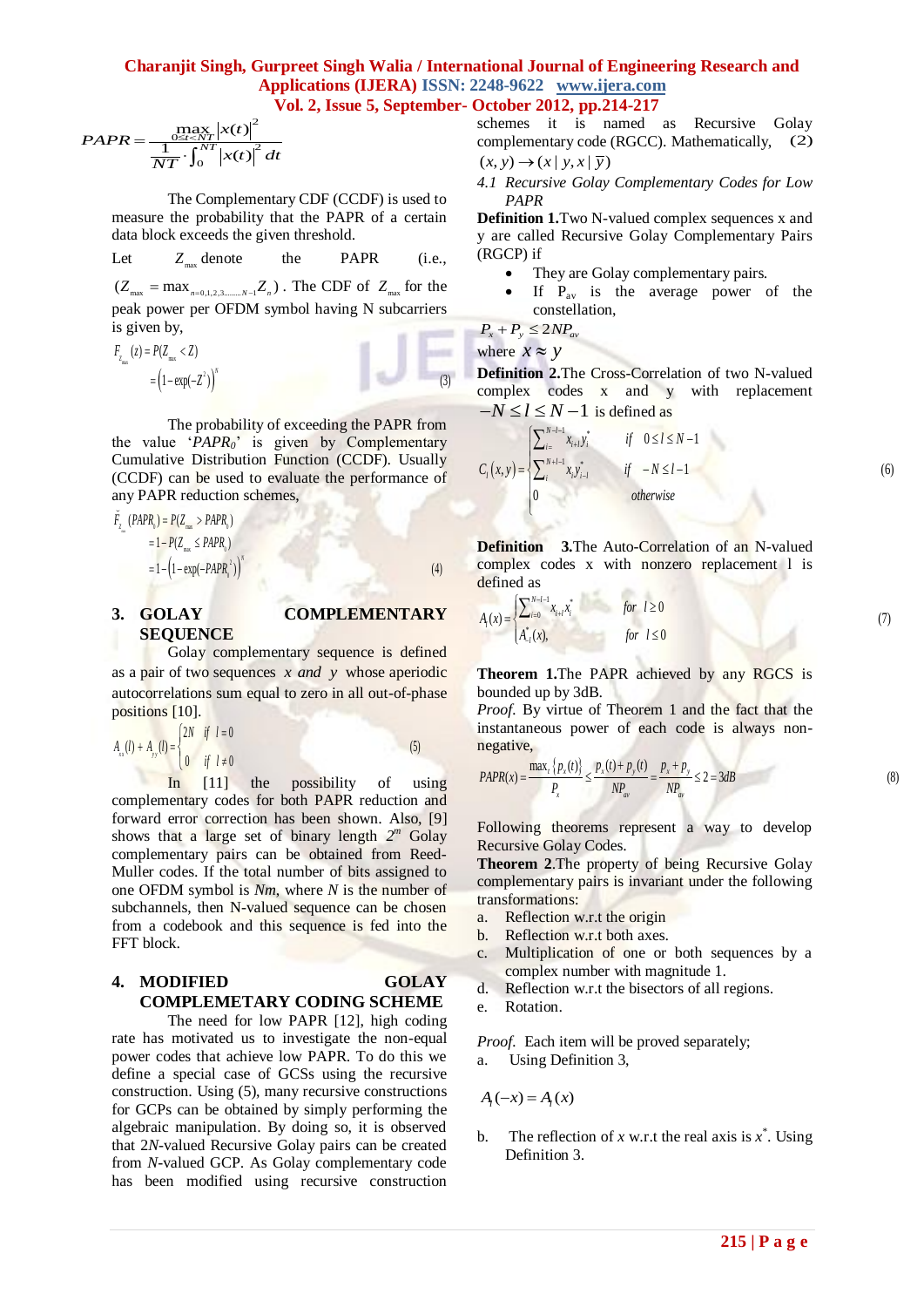# **Charanjit Singh, Gurpreet Singh Walia / International Journal of Engineering Research and Applications (IJERA) ISSN: 2248-9622 www.ijera.com Vol. 2, Issue 5, September- October 2012, pp.214-217 Example Applications (IJERA) ISSN: 2248-9622** www.ijera.com<br> **Vol. 2, Issue 5, September- October 2012, pp.214-217**<br>  $A_i(x^*) = [A_i(x)]^*$ <br>
The reflection of a sequence x w.r.t. the imaginary  $A(x \nmid y) = \sum_{k=1}^{N+1} \frac{A_i}{2} \sum_{k=$

, then

 $A_i(x^*) = [A_i(x)]^*$ 

The reflection of a sequence  $x$  w.r.t the imaginary axis is -*x* \*

c. If  $\alpha$  is an arbitrary complex number, then

 $A_i(\alpha x) = |\alpha|^2 A_i(x)$ 

Therefore

if  $x \approx y$  *and*  $|\alpha| = 1$ ,

 $x \approx \alpha y$  and  $\alpha x \approx \alpha y$ .

- d. The reflection of *x* w.r.t the bisector of the first and third regions is  $jx^*$ . Also, the reflection of x w.r.t the bisector of the second and fourth regions is *–jx\** .
- e. Rotation of a sequence with the angle  $\theta$  is equivalent to multiplying the sequence by  $e^{j\theta}$ .

Note that, in all of these cases, the power of the sequences is preserved.

**Theorem 3.** If  $x \approx y$  then

*a*  $x' \approx y'$  b  $\hat{x} \approx \hat{y}$  c  $x \approx \hat{y}^*$  $\approx y'$  b.  $\hat{x} \approx \hat{y}$  c.  $x \approx \hat{y}^*$ *Proof.* If  $x \approx y$  then

a. The  $k^{\text{th}}$  of the sequence  $x'$  is  $x'_k = (-1)^k x_k$ , therefore using Definition 3.

 $(x') = (-1)^l A_l(x)$  (12) *l*  $A_i(x') = (-1)^i A_i(x)$ 

b. The *k*th member of the sequence 
$$
\hat{x}
$$
 is  $\hat{x}_k = x_{N-1-k}$ , therefore using Definition 3.

$$
\hat{x}_k = x_{N-1-k} \text{, therefore using Definition 3.}
$$
\n
$$
A_i(\hat{x}) = \sum_{i=0}^{N-l-1} \hat{x}_{i+i} \hat{x}_i = \sum_{i=0}^{N+l-1} x_{N-i-1} \hat{x}_{N-i+1}
$$
\n
$$
= \sum_{i=0}^{N-l-1} x_{k+i}^i x_k = (A_i(x))^*
$$
\n(13)

c. Using  $(10)$  and  $(13)$  the statement is concluded.

**Theorem 4.** If  $x \approx y$  then

a. 
$$
x|y \approx x|-y
$$
 b.  $x \downarrow y \approx x \downarrow -y$ 

*Proof.* The items are proved separately: a. Concatenation Property

$$
A_{i}(x|y) = A_{i}(x) + A_{i}(y) + \sum_{i=0}^{l-1} x_{N-l-i}^{*} y_{l-l-i}
$$

and therefore

$$
A_1(x|-y) + A_1(x|-y) = 2(A_1(x) + A_1(y)) = 0
$$
\n(14)

b. Interleaving Property  
\nIf 
$$
l = 2k
$$
 then  
\n $A_i(x \downarrow y) = A_i(x) + A_i(y) = 0$  (15)

Using (9) and since  $x \approx -y$ ,  $A_i(x \downarrow y) = 0$ . Therefore,

$$
A_i(x \downarrow y) + A_i(x \downarrow -y) = 0
$$
. If  $l = 2k + 1$  then

$$
A_{t}(x \downarrow y) = \sum_{i=0}^{N-1} \sum_{i=1}^{i-1} x_{i}^{*} y_{i} \underbrace{10}_{i} \tag{10}
$$

(x \left(x \left)  $\lambda_i$ (x \left) = (x \left) if x and y are N-valued sequence the  $A_i(\alpha x) = |\alpha|^2 A_i(x)$ <br>  $A_i(\alpha x) = |\alpha|^2 A_i(x)$ therefore  $A_i(x \downarrow y) + A_i(x \downarrow -y) = 0$ If x and y are N-valued sequence then, ˆ *x represents the inverse of x*

\* *x represents the conjugate of x*

*x* represents the conjugate of x<br>x | y represents the concatenation of x and y

 $x \downarrow y$  represents the conculent tion of x and y<br> $x \downarrow y$  represents the interleaving of x and y

By applying the transformations defined in Theorems 2 and 3 to the statements of Theorem 4, a set of structures can be generated that create 2*N*valued Recursive Golay pairs from *N*-valued ones. Specifically, if  $x \approx y$  each with size *N*, then the following sequences are Recursive Golay pairs:

1) 
$$
\pm [j](x|y) \approx \pm [j](x|-y)
$$
  
\n2)  $\pm [j](x \downarrow y) \approx \pm [j](x \downarrow -y)$   
\n3)  $\pm [j](x|y) \approx \pm [j](\hat{y}|-\hat{x}^*)$   
\n4)  $\pm [j](x \downarrow y) \approx \pm [j](\hat{y}^* \downarrow \hat{x}^*)$   
\n5)  $\pm [j](x \downarrow -y) \approx \pm [j](\hat{y}^* \downarrow \hat{x}^*)$ 

However, because of the special structure of 16-QAM constellation, many of these constructions yield similar sequences. For example reversing the role of *x* and *y* will not yield new pairs. If the number of *N*-valued pairs is *M*, the first structure yields 4*M* of 2*N*-valued Recursive Golay pairs and this is true for the second structure too. It has been found that in general each pair with size *N* yields 32 pairs each with size 2*N*.

#### **4.2 Recursive Golay 16 QAM pairs from QPSK pairs [13]**

To generate 16-QAM Recursive Golay sequences from QPSK Golay sequences, let's define QPSK symbols as

$$
QPSK = \left\{ \exp \left[ j \left( \frac{k\pi}{2} + \frac{\pi}{4} \right) \right], k \in Z_{2^n} \right\}
$$

Using Definitions 3 and 2, the following theorem can be proved easily,

**Theorem 5.** For any two sequences x and y any two

complex number 
$$
\alpha
$$
 and  $\beta$   
\n
$$
A_{i} (\alpha x + \beta y) = |\alpha|^{2} A_{i} (x) + |\beta|^{2} A_{i} y + \alpha \beta^{*} C_{1} (x, y) + \alpha^{*} \beta C_{i} (y, x)
$$

**Theorem 6.** If x and y are N- valued QPSK Golay complementary pairs, and  $\alpha$  and  $\beta$  are two arbitrary complex numbers with  $|\alpha| = |\beta|$ , then each of the following pairs are 16-QAM Recursive Golay sequences:

1.  $c = \alpha(x+2y)$  *and*  $t = \beta(-2x+y)$